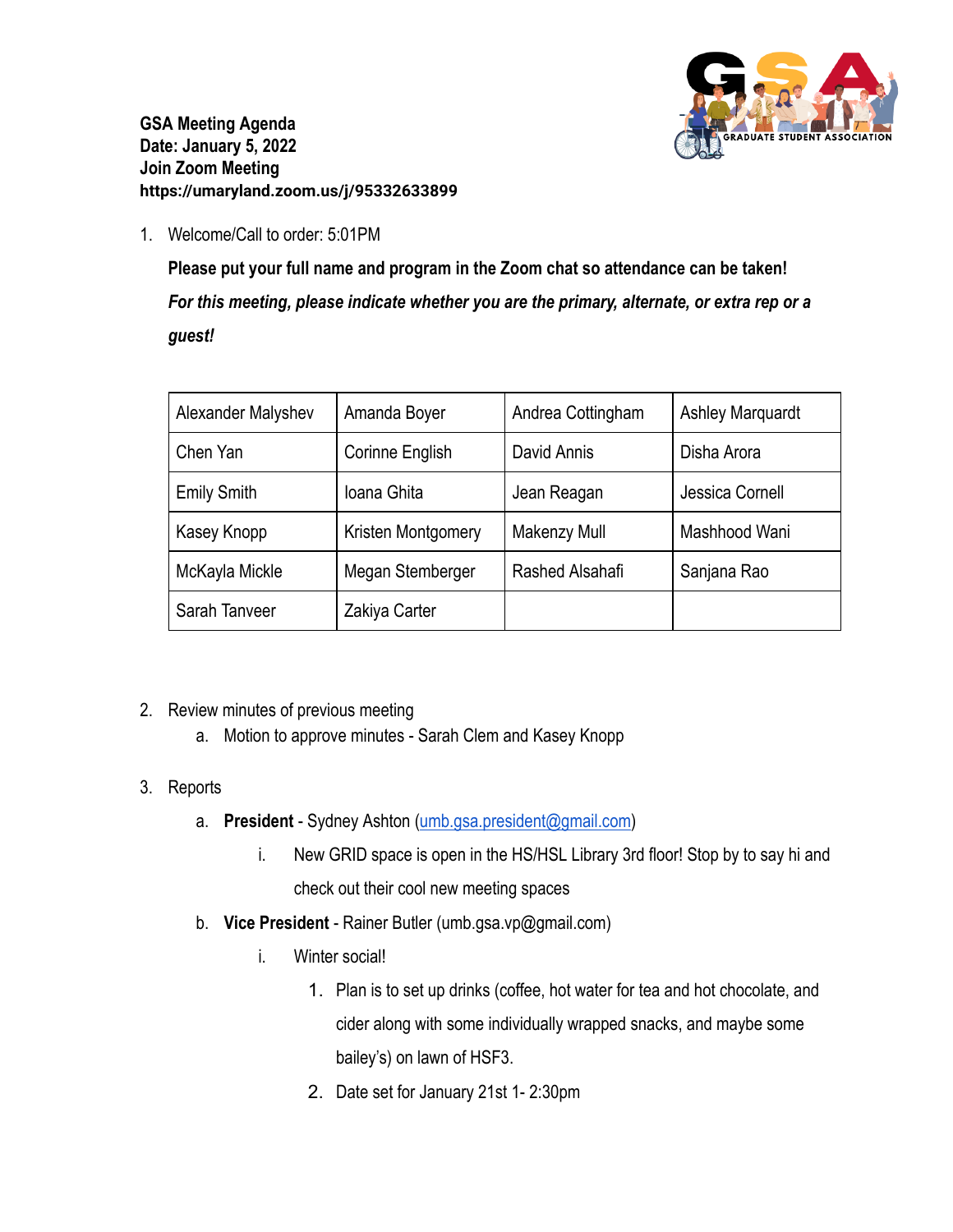- c. **Treasurer** Gillian Mbambo (umb.gsa.treasurer@gmail.com)
	- i. Checking account Balance is \$6058.63
		- 1. Venmo \$0 (transferred to the bank)
		- 2. Cashbox: \$2473
	- ii. Pending Disbursements/reimbursements
		- 1. Travel Awards -one student
		- 2. NOVA check (waiting for receipts and attendance sheet)
	- iii. Travel Award Deadline extended to Friday January 7, 2022
- d. **Secretary** Hadley Bryan (umb.gsa.sec@gmail.com)
	- i. Sign in- please put your name, email, program, and primary/alternate/extra rep in the chat!
	- ii. GRC is tentatively planned for Friday, April 8th in person
	- iii. Some issues with Safe Ride drivers not wearing masks
- e. **Grad Council Rep** Nikita Aggarwal (umb.gsa.gcrep@gmail.com)
	- i. No new updates
- f. **Public Relations** Jenn Kirk (umb.gsa.pro@gmail.com)
	- i. Volunteer Subcommittee:
	- ii. Submit any stories or commentary for the grad gazette: <https://www.graduate.umaryland.edu/gsa/gazette/submit/>
	- iii. Communications subcommittee
		- 1. Still need GSA Rep support
		- 2. [Link to subcommittee sign-up sheet](https://docs.google.com/spreadsheets/d/1i0KLCGADcoN_xXXSZKCarf5cBUtkC6gA4Yb3Slvn7-0/edit#gid=2013564926)

## g. **Meyerhoff**

- i. Still working on finding a new representative
- h. **NOVA**
	- i. NOVA's Fall Lab Tours event will be taking place on Friday, December 3rd! We will be hosting students from the Vivien T Thomas Medical Arts Academy and showing them various demos of research being done [here](https://docs.google.com/spreadsheets/d/1WYEjcLD_jvp2na3mmTkmVVP4n6fdXxMraVgwh0101sY/edit#gid=0) at UMB. Sign up here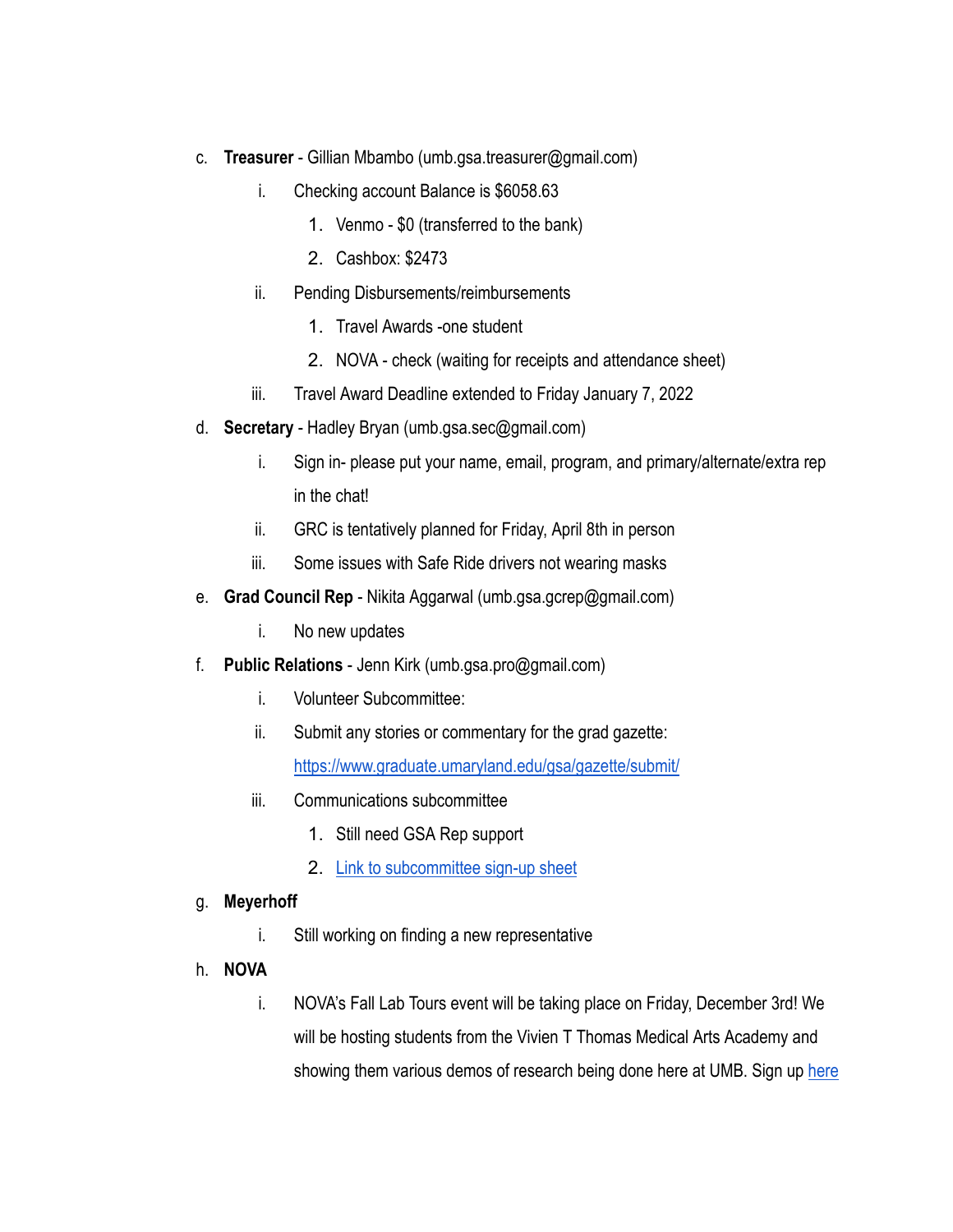if you are interested in serving as a chaperone for either the morning or afternoon session!

- i. **Graduate School DEI Committee** Nikki Aggarwal
	- i. DEI pulse survey
	- ii. Currently GS DEI is working on the following goals-

Creating, cultivating and sustaining a welcome, supportive, and inclusive Graduate School culture.

> **Develop a culture of inclusion, belonging, equity, antiracism for all faculty, staff, and students, whatever their social or cultural identity happens to be.**

- 1. Assess inclusivity and belonging within the graduate school--Graduate School Climate Survey
- 2. Assess inclusivity and belonging within the graduate school--Graduate School Feedback Structure

**Promote a culture of inclusion, belonging, equity, antiracism for all faculty, staff, and students, whatever their social or cultural identity happens to be.**

3. Examine images and other representation of the GS to ensure they reflect contributions and values of a diverse group

**Ensure a culture of inclusion, belonging, equity, antiracism for all faculty, staff, and students, whatever their social or cultural identity happens to be.**

4. Create initiatives that build intercultural skills, knowledge and understanding

**Elevate important concerns identified by BIPOC, differently-abled, LGBTQ, and international students, staff, and faculty related to their experiences of equity and inclusion to higher levels where solutions can be created.**

- 5. Hold regular, facilitated conversations with students, staff, faculty to learn about their experiences with issues of equity, difference, and privilege across the graduate school.
- 6. Create a structure for collecting and reporting all issues and concerns, including discrimination, harassment, and mistreatment
- 7. Create accountability structure for creation and implementation of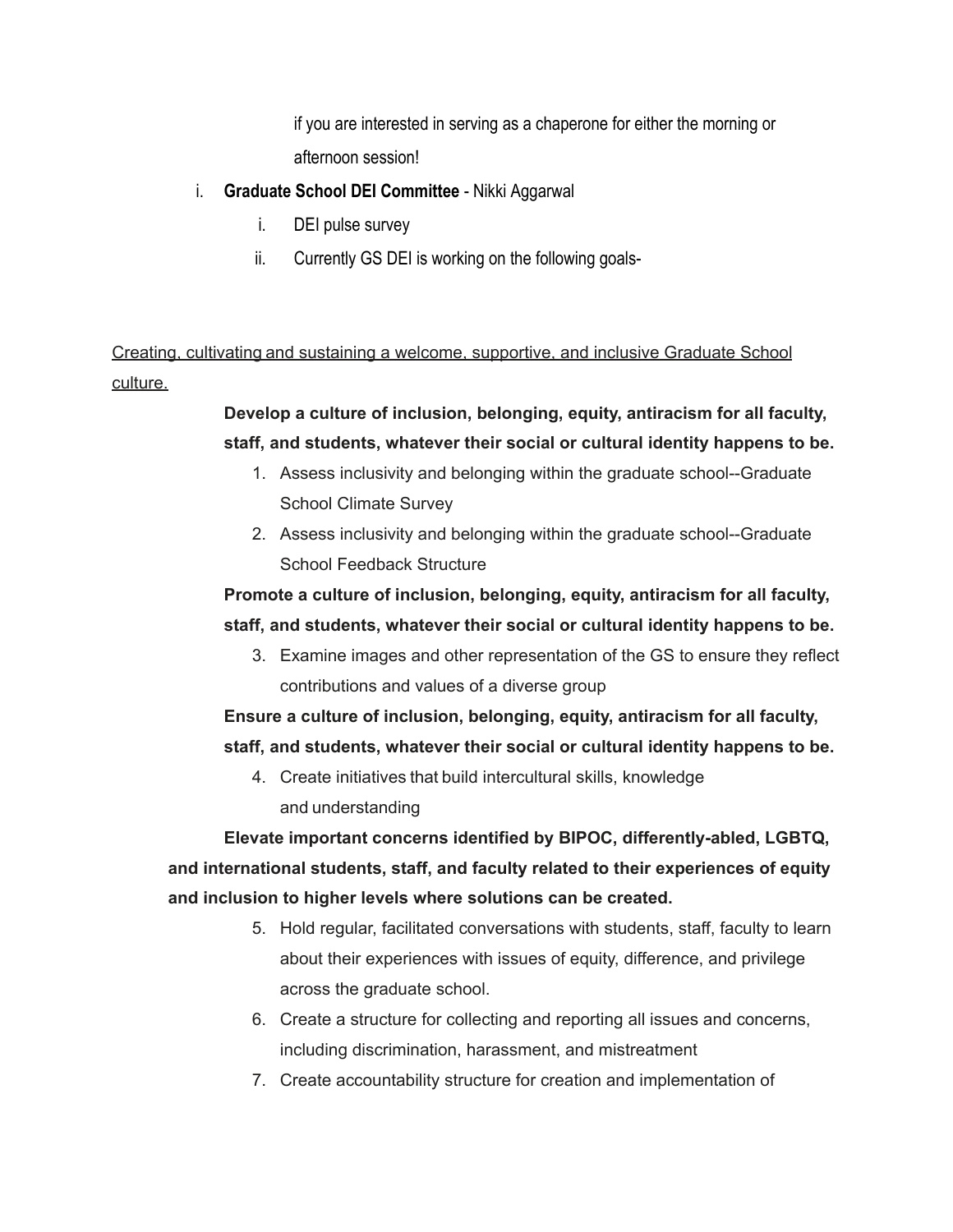## solutions

8. Develop a mechanism for transparency of concerns and solutions

iiii. EDI Chief Officer has asked to share our goals and recommendations on how we can be more intentional in integrating EDI throughout the structure and fabric of the graduate school, specifically within our own department/school.

[https://umaryland.az1.qualtrics.com/jfe/form/SV\\_5zrMbFm2yJGJtzg](https://umaryland.az1.qualtrics.com/jfe/form/SV_5zrMbFm2yJGJtzg)

## j. **Program Rep Updates/Questions/Concerns**

- i.
- 4. Old Business:
	- a. Old announcements
		- i. UMB Food Pantry is officially open! [Click here](https://clbs.wufoo.com/forms/m1r7ykdq15ixe54/) to place an order for pickup in the SMC Campus Center
- 5. New Business:
	- a. Two of the main student concerns the Graduate School Steering Committee has heard regarding their new strategic plan (including from you all last month!):
		- i. Inequities between programs, in addition to stipend level. Thoughts on this?
			- 1. Last month we talked about cost/affordability, scholarships, networking/internship opportunities, career mentorship. Anything else?
		- ii. Sense of belonging in the Graduate School. Do you feel more affiliated with the GS or the School your lab is located in? Which would you ideally \*want\* to be more affiliated with? [poll]
		- $iii. \rightarrow$  if these topics are interesting to you (or someone you know), the different teams on this committee will be recruiting students representatives soon so be on the lookout for an email about that!
	- b. Meet & Confer updates

*Meet and Confer is a committee of students chaired by the GSA President that meets monthly with Dr. Bruce Jarrell (UMB President), Dr. Roger Ward (Interim Provost, Executive Vice President & Dean of the Graduate School), Dr. Erin Golembewski (Senior Associate Dean of the Graduate School) and other campus leadership*

- i. Last meeting occurred Dec. 16th
- ii. GERO stipend levels
	- 1. UMBC is working on how to handle the equity issue of raising GERO stipends to UMB GPILS levels without raising their UMBC-only program stipends. Should get an update by our next meeting about this
- iii. Grammarly discounted subscriptions for students
	- 1. The Writing Center actually opposes the use of Grammarly for equity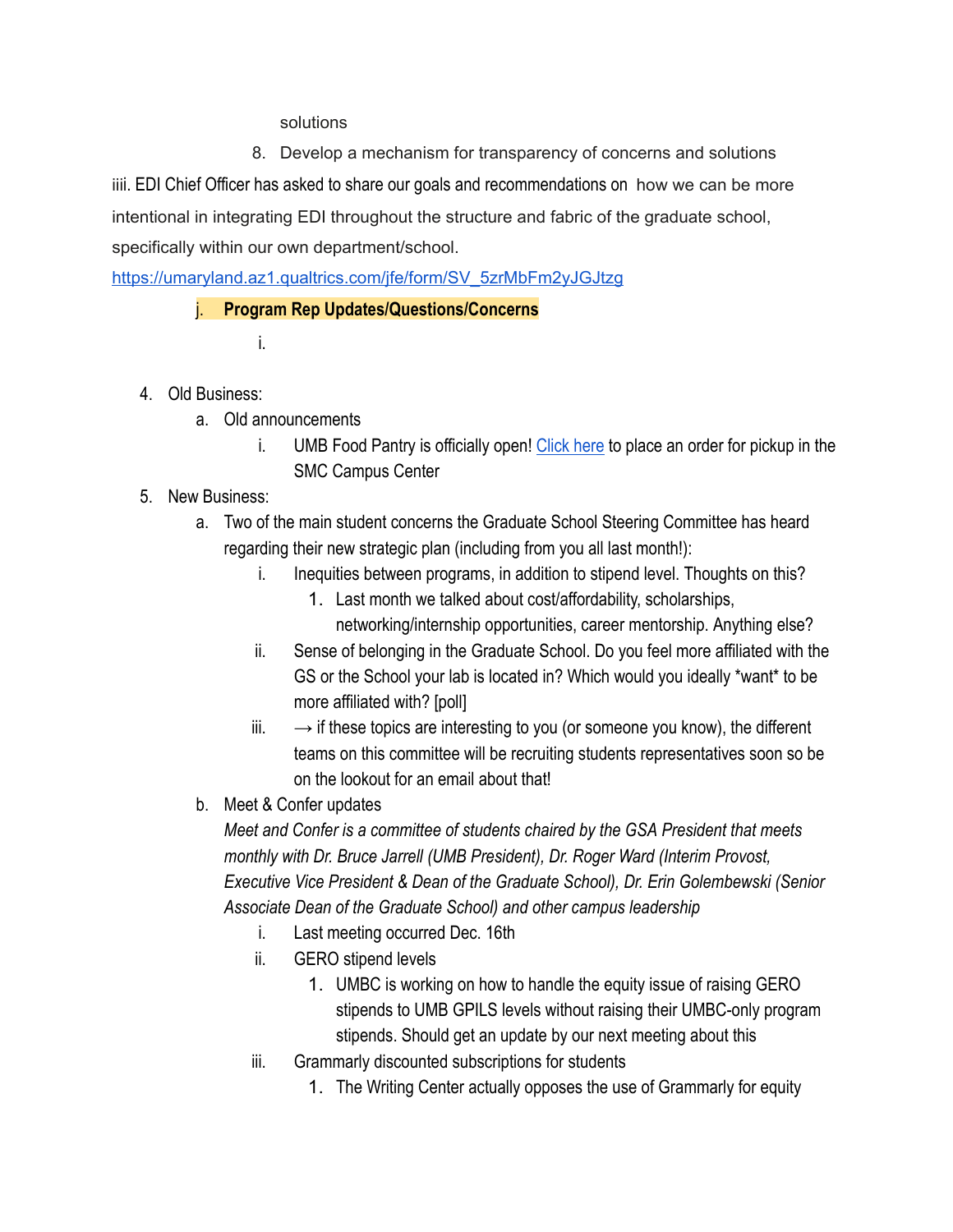reasons? We're going to meet with them soon to learn more about this!

- iv. Discussed removing the required GRE for applying to programs UMB-wide
	- 1. Some programs have already done this on their own
	- 2. Essentially, the leadership was very against this idea saying that programs "feel" like the GRE helps them "compare" students from diverse backgrounds, that the GRE is not weighted super heavily so it's not an issue and that the GRE actually \*is\* predictive of success in graduate school
		- a. We're preparing a presentation with data to refute these points. If you're aware of anything that might be helpful (ie the number of applications pre- vs post-removal of GRE requirements; correlation of GRE scores with family wealth; etc. etc. please feel free to email me!)
- v. COVID
	- 1. We stressed that testing should be available on campus, which is now even more of a concern in light of the extreme positivity rates in Baltimore and Maryland. The leadership emphasized "personal responsibility", and stated that the University has had a difficult time securing (and funding) enough tests to make available to everyone.
		- a. Have you experienced any difficulties accessing COVID testing?
		- b. Do you have any concerns about being on campus at this time when the University did not require or recommend any sort of testing following the holidays? What about attending in-person events like lab meetings and seminars?
		- c. Have you had any difficulties getting KN95 masks and/or any issues reusing them for long periods of time?
		- d. Any other thoughts about COVID?
- vi. Next meeting will be Jan. 20th at 8 am (virtual)
	- 1. Still looking for new members to attend these meetings! Contact Sydney if interested
- c. USMSC Updates

*The University System of Maryland Student Council meets monthly and includes two representatives from each USM Institution (UMB's are the GSA and USGA Presidents)*

- i. Last meeting occurred Dec. 6th
	- 1. Selected three candidates for the Student Regent position to recommend to Chancellor Perman, who will interview them and send his recommendation to Governor Perman. The Student Regent will serve a two-year term as the student voice on the USM Board of Regents (one year non-voting and second year with full voting rights)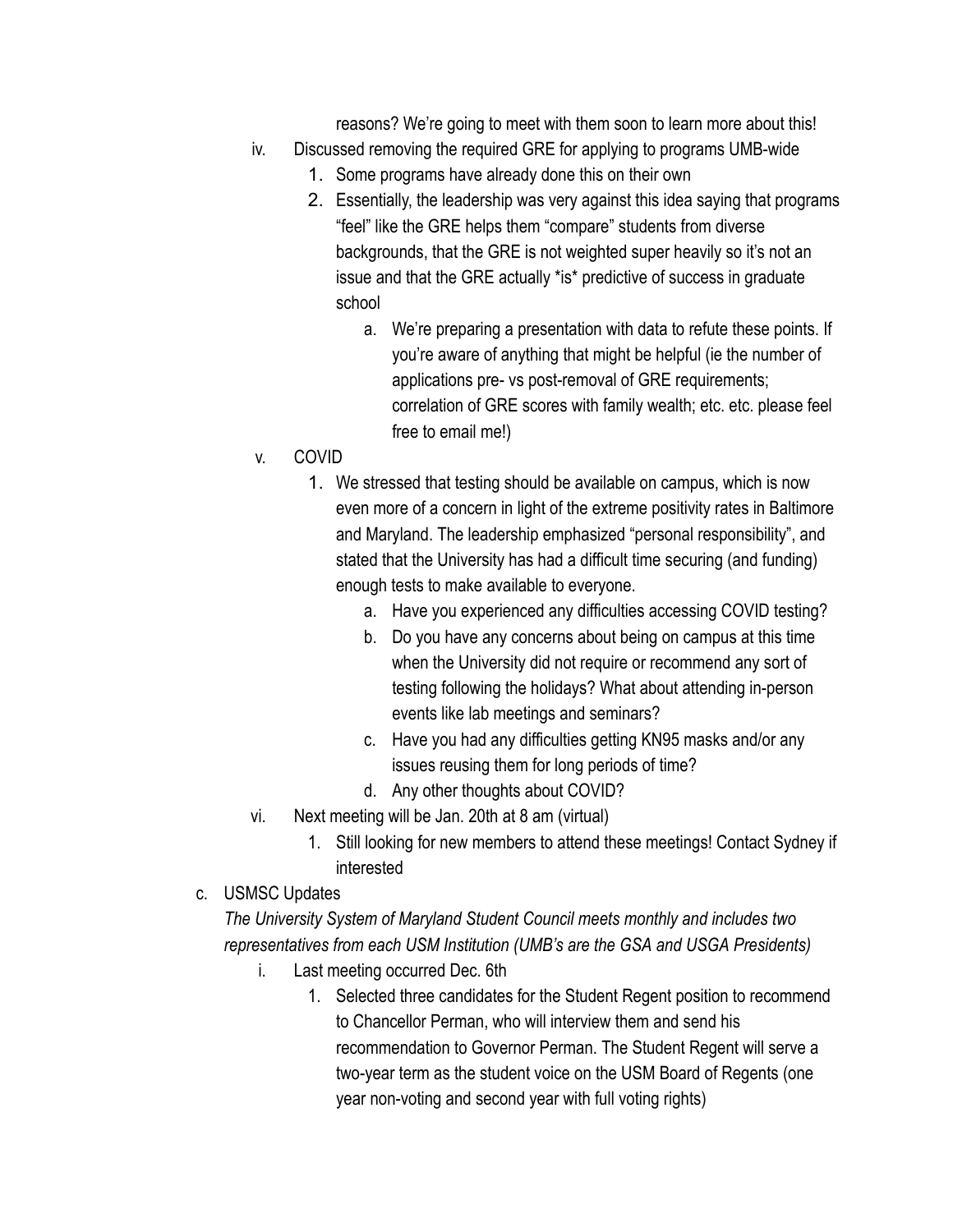- ii. Next meeting is Jan. 16th
- d. Campus Safety
	- i. Last Citizens Advisory Board meeting occurred Dec, 13th
	- ii. New cameras and surveillance software
		- 1. Still looking at different vendors, so no details yet
			- a. Next project after this will be updating the blue light system
		- 2. Talked a lot about grief counseling–if something were to happen on campus, are there systems in place to support students?
			- a. Short answer is no
			- b. Doubly true for individual events (ie a community member experiences violence on/near campus)
			- c. Working with Patty Alvarez and the Student Counseling Center to identify areas of improvement
	- iii. Campus walk-through
		- 1. Discussed holding a walk-through after-dark (especially focusing on the Lexington Rooftop area) so that students can point out unsafe areas/concerns that they have
			- a. Meet & Confer committee members (thank you!) pointed out that uniformed police officers leading groups through these areas could be really unethical and uncomfortable in practice. Going to meet with Chief Leone to discuss
	- iv. Next meeting TBD? (sometime this month!)
- e. UMB Shuttle
	- i. Last meeting occurred on Dec. 8th
		- 1. Still waiting for ridership data and information about the impending rate increase. Fingers crossed for the next meeting!
		- 2. They would like additional student representation. If you (or someone you know) rides the shuttle and would like to be involved, please let me know! Will likely send out an email to all graduate students soon
			- a. Monthly meetings at noon on a Wednesday (often finish in well under an hour)
	- ii. Next meeting Dec. 12th
- f. This section has basically become a summary of meetings I have each month--do you all like that? Feel free to reach out if you would like to see more/less/different information in future GSA meetings!
- 6. Upcoming Events:

**Date of next meeting: February 2, 2022**